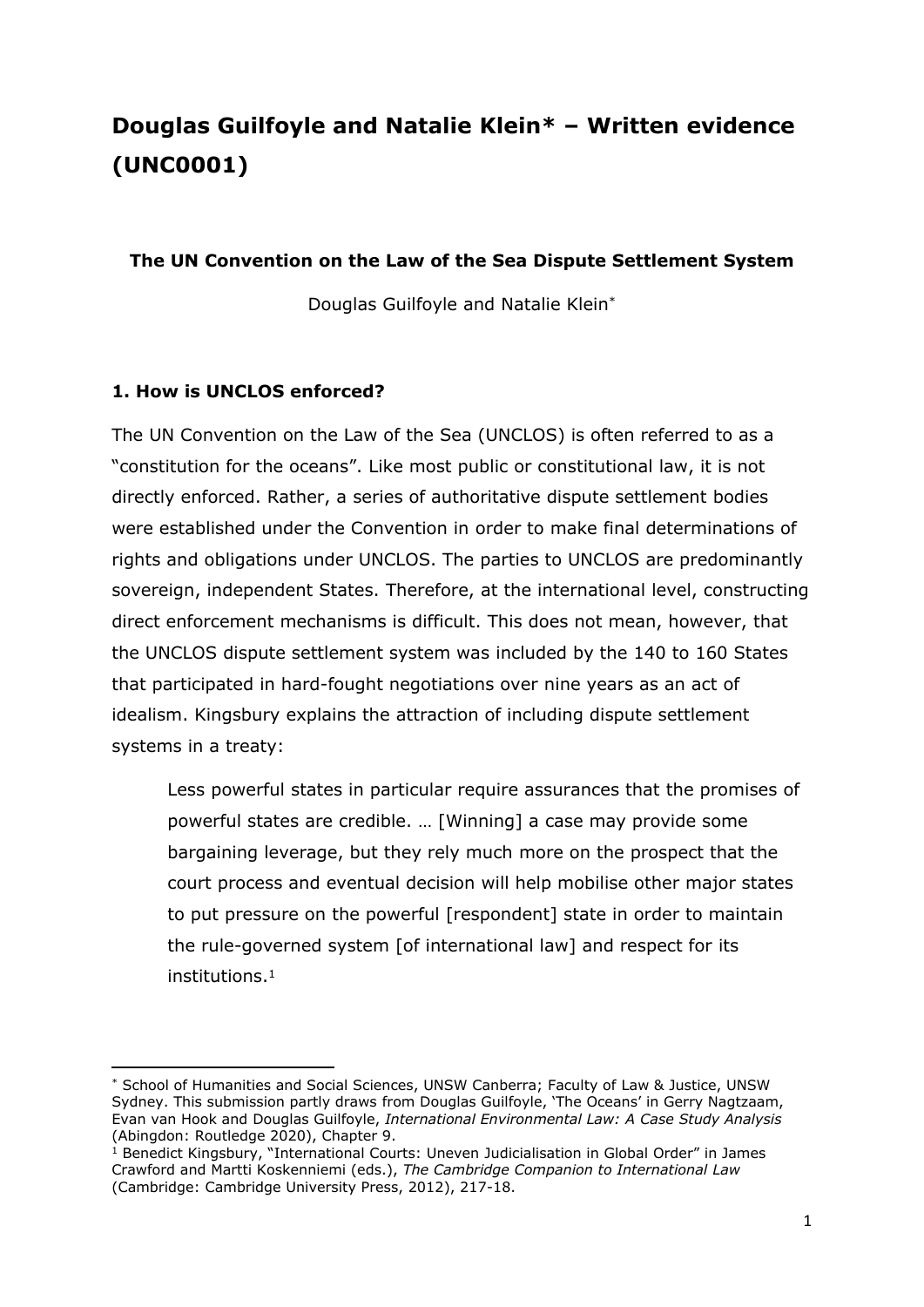In any event, on many matters the dispute settlement system routinely works. While one can readily identify outliers, where governments ostensibly reject the results of dispute settlement in *Philippines v China* or *Somalia v Kenya*, the great majority of maritime boundary awards are complied with. This is for the simple reason that commercial actors will not invest in, for example, oil and gas exploitation under conditions of legal uncertainty.

The rest of this submission proceeds as follows:

- it first lays out the background leading to a dispute settlement system being included in UNCLOS (and the reasons for its complexity);
- it then provides an outline of the workings of the dispute settlement system; and
- concludes with observations on what may be considered successes of the UNCLOS dispute settlement procedures.

### **2. Background: why have a compulsory dispute settlement system in UNCLOS?**

It is important to note that the UNCLOS dispute settlement system is *compulsory*. This was not a foregone conclusion during UNCLOS III negotiations. A.O. Adede, who chaired the dispute settlement working group, recorded vigorous differences of opinion during the negotiations both as to whether the Convention should contain a compulsory dispute settlement system and, if so, which subject matters it should cover.<sup>2</sup> Even on questions as sensitive as maritime boundary delimitation, there were strong calls for a compulsory dispute settlement system to apply. Ambassador Padro argued, for example: "[I]t was difficult to credit the good faith of a country in signing a convention if it then refused to allow conflicts about [any and every part of] the application of that convention to be settled by some independent organ or authority."<sup>3</sup> Developing States and smaller powers were, however, split. Having just secured jurisdiction over extensive fishing zones through the creation of the Exclusive Economic Zone (EEZ), some developing States were not keen to have their exercise of

<sup>2</sup> A.O. Adede, *The System for Settlement of Disputes Under the United Nations Convention on the Law*

*of the Sea: A Drafting History and a Commentary* (Dordrecht: Martinus Nijhoff, 1987) especially at 88–9, 104–8, 128–32.

<sup>3</sup> Myron H. Nordquist, Shabtai Rosenne, and Louis B. Sohn (eds.), *United Nations Convention on the Law of the Sea, 1982: A Commentary* (Dordrecht: Martinus Nijhoff, 1989) vol. V at 131.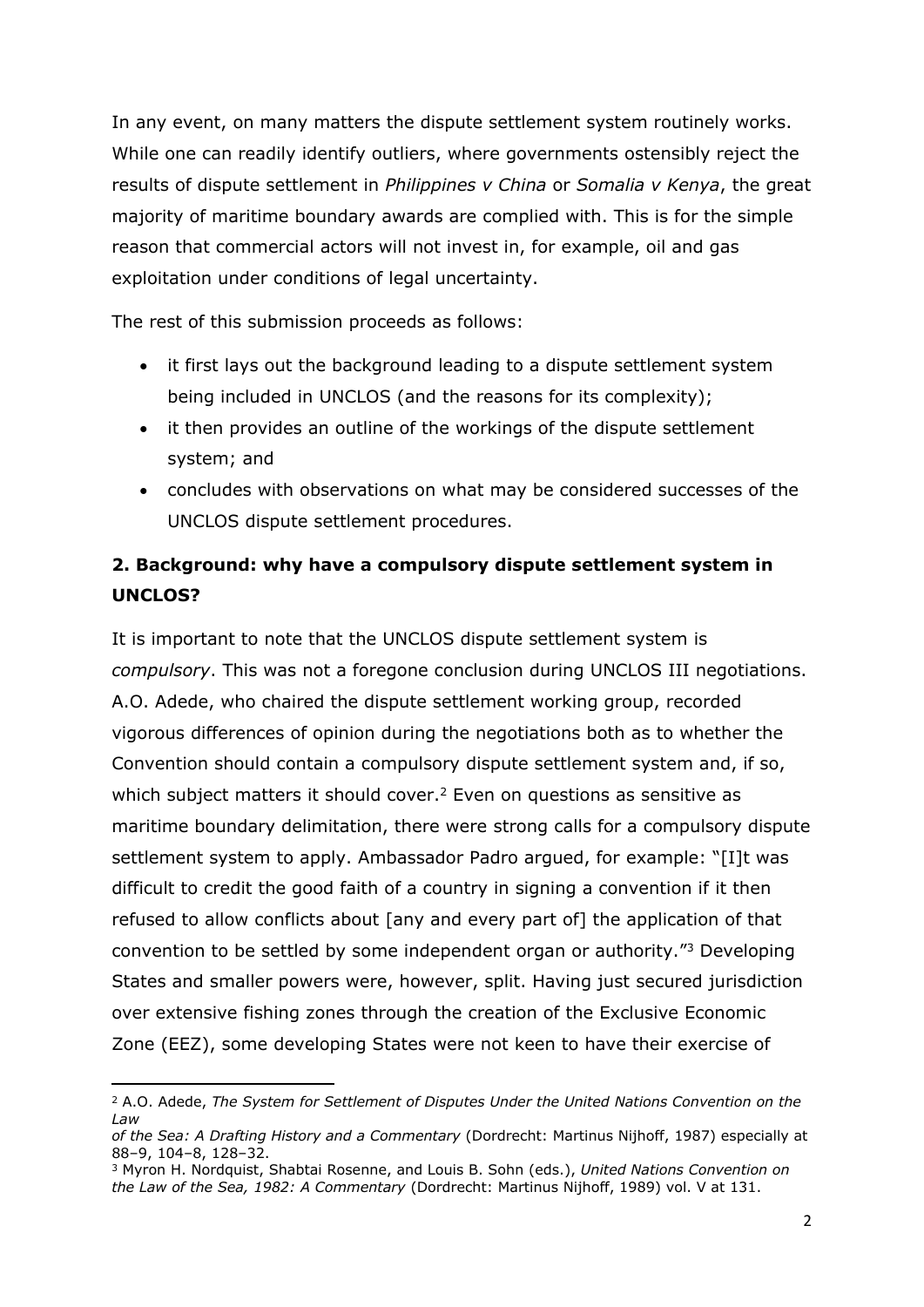discretionary powers to regulate EEZ fishing subject to (potentially complex and expensive) judicial review.<sup>4</sup> On the other hand, for some less powerful States the dispute settlement system was a *sine qua non* of their consent to the whole.<sup>5</sup>

In this case, given that the Convention was negotiated as one grand bargain, any system that allowed States to adopt unilateral and self-serving interpretations risked undermining the integrity of compromises reached on specific issues and the Convention as a whole. A compulsory dispute settlement system was thus seen by many as providing a useful break on the possibility of fragmented and diverse interpretations of the Convention's provisions. Even major naval powers were, on the whole, in favour of a compulsory dispute settlement system in order to promote consistent interpretation of the Convention and prevent "creeping jurisdiction" being asserted by coastal States in a manner that might impinge upon navigational freedoms. In the end, as "many of the 1982 Convention rules contain lacunae or, inevitably, are generally phrased, and since some state practice is of doubtful consistency with them, the availability of judicial or arbitral proceedings offers an exceptional [and necessary] opportunity to clarify the law and to resolve disputes" between State parties.<sup>6</sup> Thus it was that the President of the Conference, Ambassador Amerasinghe, said that "[d]ispute settlement procedures will be the pivot upon which the delicate equilibrium of the compromise [reached] must be balanced".<sup>7</sup>

### **3. The UNCLOS dispute settlement system in outline: what does it cover and how does it work?**

The dispute settlement system as established in the Convention is contained in Part XV. It is, in principle, *compulsory* and *comprehensive* but contains,

<sup>4</sup> See for example: Official Records of the Third United Nations Conference on the Law of the Sea (1973-1982), Vol V, 36.

 $5$  Alan E. Boyle, "Dispute Settlement and the Law of the Sea Convention: Problems of

Fragmentation and Jurisdiction" (1997) 46(1) International and Comparative Law Quarterly 37-54, 38.

<sup>6</sup> David John Harris, *Cases and Materials on International Law* (7th ed, Sweet & Maxwell, 2010), 418.

<sup>7</sup> UN Conference on the Law of the Sea III, Memorandum by the President of the Conference on Document

A/CONF.62/WP.9, UN Doc. A/CONF.62/WP.9/ADD.1 (1976), at 122, para. 6; quoted in *South China Sea Arbitration (Philippines v. China)*, Permanent Court of Arbitration, Award on Jurisdiction and

Admissibility, 29 October 2015, para. 255.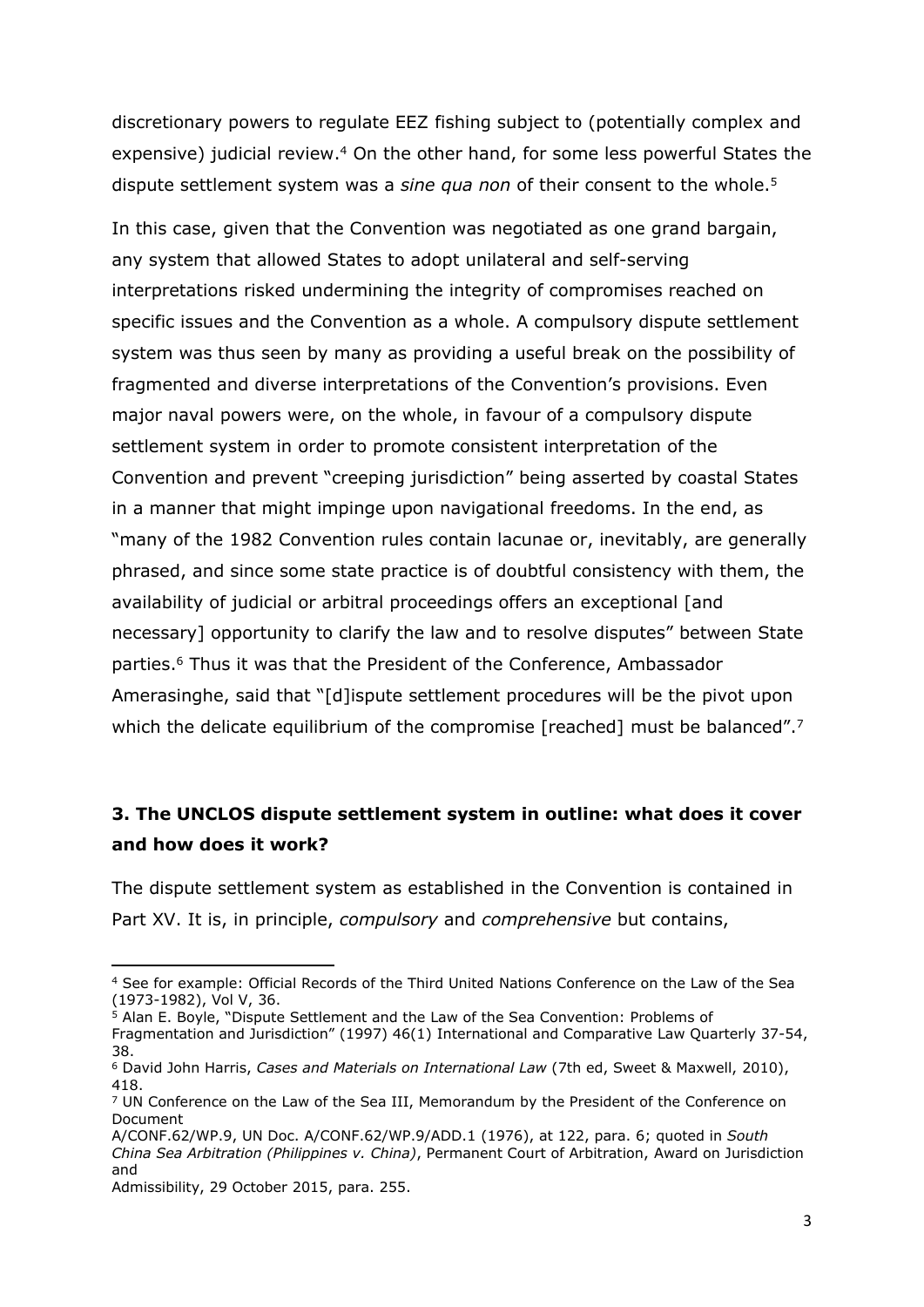nonetheless, a number of wide exceptions. <sup>8</sup> The result is complex.<sup>9</sup> In essence, the starting principle of Part XV is that "any dispute concerning the interpretation or application of this Convention shall, where no settlement has been reached … [through preliminary or alternative mechanisms], be submitted at the request of any party to the dispute to the court or tribunal having jurisdiction".<sup>10</sup> Thus, the dispute settlement procedure is both comprehensive and compulsory, *unless an exception applies*.

The major such exceptions are now found in Articles 297(2) and (3) of the Convention. They expressly exclude from compulsory dispute settlement disputes over marine scientific research (as an EEZ or continental shelf activity) and fisheries regulation (within the EEZ) but provide for a system of compulsory but non-binding conciliation in such cases. In addition, States may also choose to make an elective declaration that they do not accept the application of Part XV to certain sensitive subject matters, principally: maritime boundary disputes (which are again subjected to an alternative and mandatory conciliation procedure) military activities and EEZ law enforcement activities in respect of marine scientific research or fisheries management.<sup>11</sup>

Notably, however, all of these exceptions are subject to a further exception. Article 297(1) contains a jurisdiction affirming provision listing categories of *disputes which can never be excluded* from Part XV dispute settlement: disputes concerning either freedom of navigation or "specified international rules and standards for the protection and preservation of the marine environment".<sup>12</sup> The subject matter scope of the dispute settlement system is thus one in which all conflicts concerning the Convention are covered (everything is in), unless an exception excludes them (some things are out), unless a further jurisdiction affirming provision applies (some things can be brought back in).

<sup>8</sup> See generally: Natalie Klein, *Dispute settlement in the UN Convention on the Law of the Sea* (Cambridge University Press 2005).

 $9$  This complexity is in part the consequence of numerous options generated by Professor Louis B. Sohn of Harvard, participating as part of the US delegation. In early 1979 he produced an options paper containing "seven models and fifteen variants" which proved too lengthy to discuss in Committee. He later presented a paper containing 28 variant dispute settlement possibilities, which he subsequently expanded to 45 possibilities. He was eventually prevailed upon later in 1979 to present a paper containing only four variants. See: Adede, 176-178.

<sup>10</sup> Article 286, UNCLOS. See commentary by Tullio Treves in Proelss (ed*), UNCLOS Commentary*, 1844-1849.

<sup>11</sup> See now: Article 298(1), UNCLOS and commentary by Andrew Serdy in Proelss (ed*), UNCLOS Commentary*, 1918-1932.

<sup>12</sup> Klein, *Dispute Settlement*, 141-2.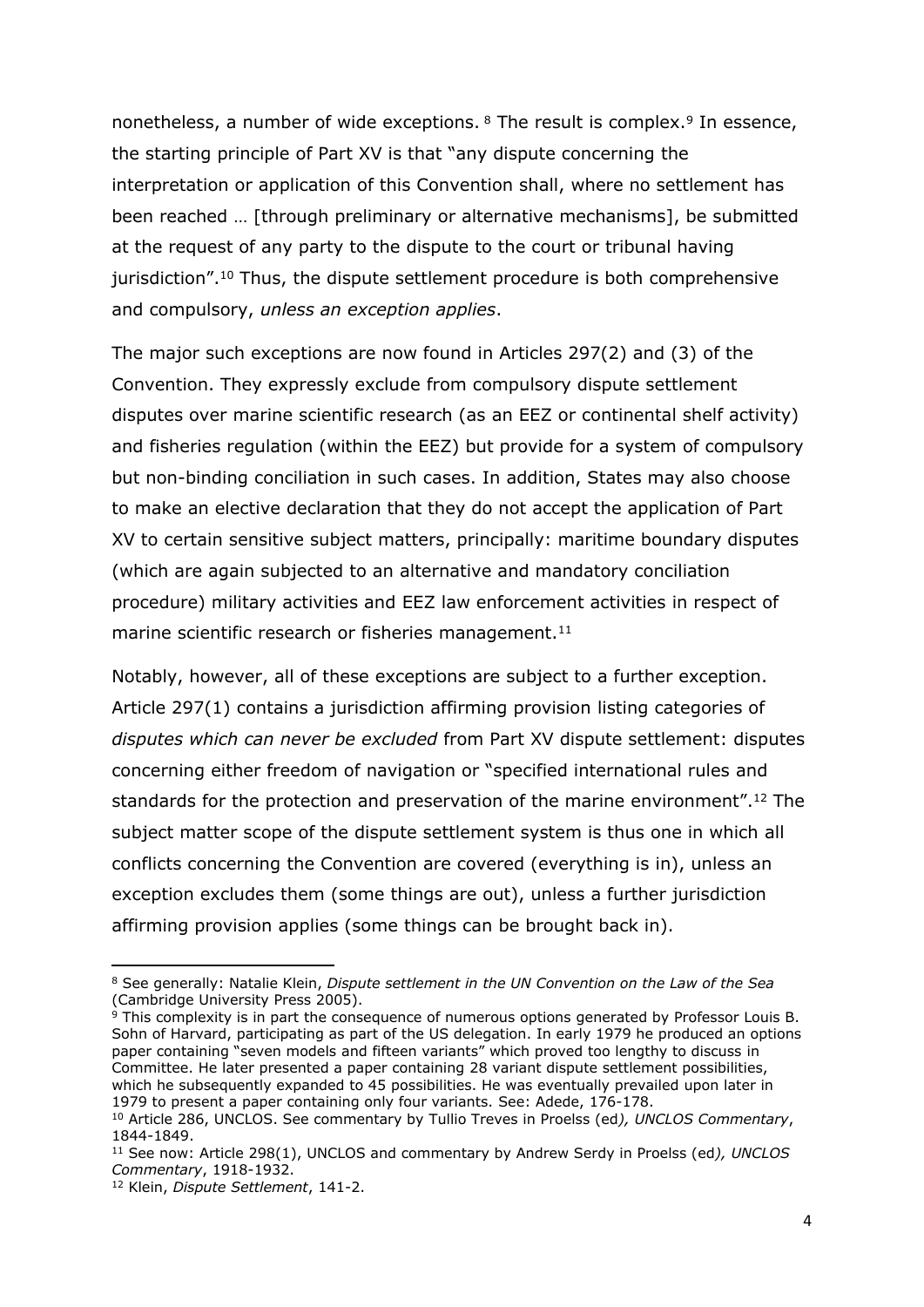Finally, there were divisions of opinion among States as to which body should have jurisdiction to hear such disputes during UNCLOS III negotiations. There were differences of opinion as to whether to entrust such a function: only to the International Court of Justice (an idea unpopular with developing States); only to a new International Tribunal for the Law of the Sea (ITLOS) established under the Convention (unpopular with developed States that did not wish their disputes heard by an untested, and potentially expensive, new body); or only to ad hoc arbitral tribunals (to maximize party choice over the composition of the arbitration panel). In the end, the system adopted was to make all three mechanisms available.<sup>13</sup> Parties to the Convention may make a declaration as to their preferred dispute settlement forum. However, in the absence of such declarations by parties to a dispute, or where the parties have expressed different preferences, the system defaults to arbitration.

The complexity of this system lends itself to States carefully framing their dispute as being about subject matters within Part XV jurisdiction, even if logically this results in only one aspect of a broader dispute being presented. Boyle has referred to this approach as "salami-slicing" and, as he predicted, States have used the technique to bring proceedings against recalcitrant respondent States on sensitive issues in a number of cases.<sup>14</sup> Nonetheless, the validity of this approach and its consistency with the letter and spirit of the Convention has generated a degree of controversy.<sup>15</sup>

#### **4. Successes of UNCLOS dispute settlement**

After a relatively quiet start, the use of Part XV dispute settlement appears to have been expanding in recent years (see Annex).<sup>16</sup> Relative to some other international courts or dispute settlement processes, such as those in regional

<sup>13</sup> See now Article 287 UNCLOS and commentary by Tullio Treves in Proelss (ed), *United Nations Convention on the Law of the Sea*, 1849-1857.

<sup>&</sup>lt;sup>14</sup> See generally: Boyle, "Dispute Settlement and the Law of the Sea Convention".

<sup>15</sup> Natalie Klein, "The Effectiveness of the UNCLOS Dispute Settlement Regime: Reaching for the Stars" (2014) 108 American Society of International Law, Proceedings of the Annual Meeting 359- 364; Natalie Klein, "The Vicissitudes of Dispute Settlement under the Law of the Sea Convention" (2017) 32 International Journal of Marine and Coastal Law 332-363; Stefan Talmon, "The Chagos Marine Protected Area Arbitration: Expansion of the Jurisdiction of UNCLOS Part XV Courts and Tribunals" (2016) 65 International & Comparative Law Quarterly 927-951.

<sup>&</sup>lt;sup>16</sup> One can view the docket of ITLOS at: https://www.itlos.org/cases/list-of-cases/. Many of the arbitration cases heard under the auspices of the Permanent Court of Arbitration at present arise under Part XV of UNCLOS: http://www.pcacases.com/web/allcases/..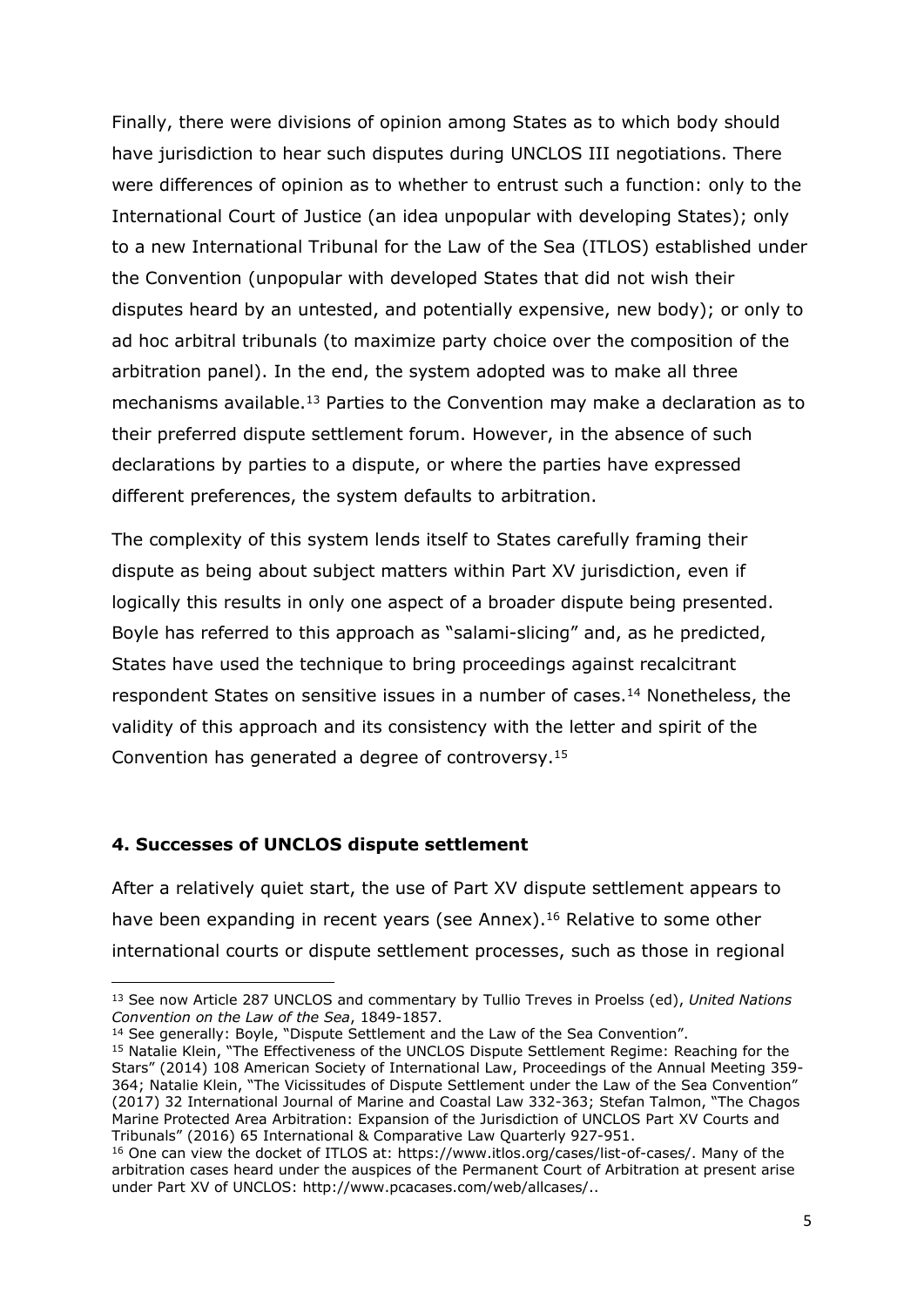human rights mechanisms or under the World Trade Organisation, the case load under UNCLOS remains modest. It has been suggested that the 'shadow' of compulsory dispute settlement moderates State decision-making and behaviour.<sup>17</sup> In some instances, cases have not proceeded beyond the provisional measures stage before being settled.<sup>18</sup> The very existence of compulsory jurisdiction in a highly-subscribed multilateral treaty regulating issues of critical importance is notable in its own right.

It is possible to speculate that smaller States (or the lawyers representing them) have found the (in principle) compulsory nature of Part XV, coupled with the near universal membership of UNCLOS, attractive given the general difficulties of bringing litigation at the international level in what is generally a consent-based system.<sup>19</sup> There have undoubtedly been instances where smaller States have been able to 'level the playing field', or at least tilt it slightly more in their favour, through the compulsory procedures.<sup>20</sup>

The compulsory dispute settlement regime has allowed for the advancement of the law of the sea. Judicial interpretation has elucidated some provisions of the Convention, such as the meaning of rocks and islands under Article 121, and accounted for changing technology, as recognized in the methods of signaling ships during a hot pursuit under Article 111. The decisions sometimes reflect an understanding of 'the package deal' involved in concluding UNCLOS. For example, some cases have provided opportunities for affirming the balances that must exist between coastal State rights in the EEZ and other State's interests in the freedom of navigation within that maritime zone. $21$ 

The operation of the UNCLOS dispute settlement regime has occasionally been called into question. As noted above, the 'salami slicing' litigation tactics have occasionally resulted in one complex dispute being heard in several different

<sup>17</sup> Sara McLaughlin Mitchell & Andrew P. Owsiak, 'Judicialization of the Sea: Bargaining in the Shadow of UNCLOS' (2021) 115 *American Journal of International Law*, 579–621. <sup>18</sup> Eg, *Land Reclamation*, *ARA Libertad*.

<sup>&</sup>lt;sup>19</sup> See further: Douglas Guilfoyle, 'The South China Sea Award: How Should We Read the UN Convention on the Law of the Sea?' (2018) 8 Asian Journal of International Law 51 - 63; Douglas Guilfoyle, "Governing the oceans and dispute resolution: An evolving legal order?" in Leon Wolff and Danielle Ireland-Piper (eds), *Global governance and regulation: Order and disorder in the 21st century* (Routledge, 2018), Chapter 11.

<sup>20</sup> Examples include the *Timor Sea Conciliation*, *Chagos Marine Protected Area (Mauritius v UK)*, *South China Sea (Philippines v China)*, and *The Arctic Sunrise (Netherlands v Russia)*.

<sup>&</sup>lt;sup>21</sup> This theme has been especially evident in applications for the prompt release of vessels upon payment of a reasonable bond under Article 292 of UNCLOS.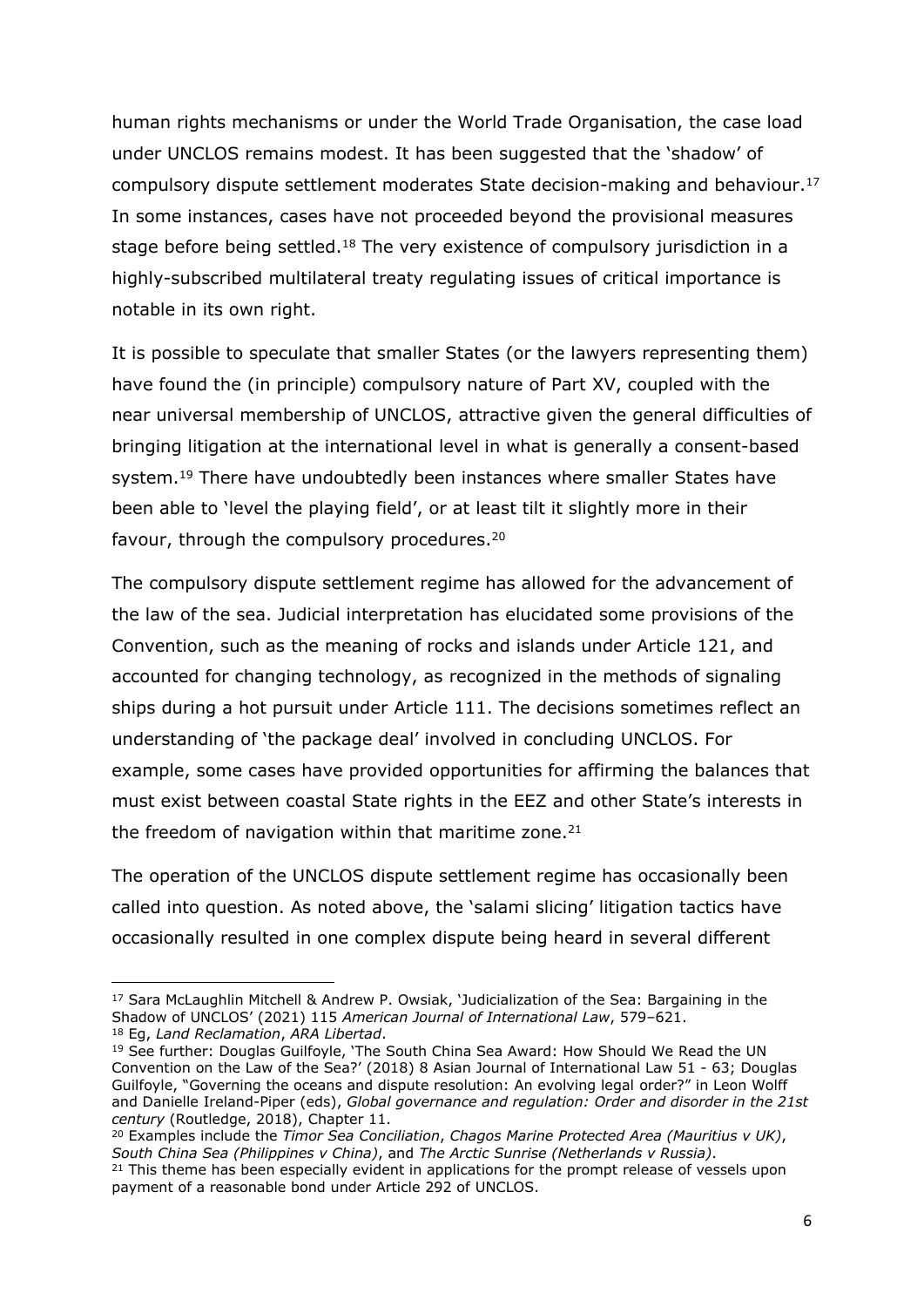fora.<sup>22</sup> While UNCLOS contains provisions designed to accommodate the resolution of maritime disputes in alternative fora,<sup>23</sup> it has been more common for tribunals constituted under UNCLOS to exercise jurisdiction than defer to those other dispute settlement procedures.<sup>24</sup> The scope of the exceptions to compulsory jurisdiction has also been tested in different cases and most commonly been drawn narrowly to maximise opportunities to exercise jurisdiction. Nonetheless, no serious backlash against the UNCLOS dispute settlement regime, or UNCLOS itself, has eventuated to date.<sup>25</sup>

<sup>&</sup>lt;sup>22</sup> For example, Ireland's complaints about the commission of the mixed oxide facility on the Irish Sea was heard before a tribunal constituted under the OSPAR Treaty, a tribunal constituted under UNCLOS and at the European Court of Justice.

<sup>23</sup> As evident in Articles 280-283.

<sup>24</sup> The notable excepts are the *MOX Plant* arbitration when the UNCLOS tribunal stayed its proceedings pending the outcome of the European Court of Justice case and the *Southern Bluefin Tuna* arbitration where the tribunal found it lacked jurisdiction because of the alternative procedure available under the Convention for the Conservation of Southern Bluefin Tuna. <sup>25</sup> While China refused to appear in *Philippines v China* and subsequently denounced the award, it has remained party to UNCLOS and hence left open the possibility of further cases being filed

against it. While Russia has similarly refused to appear in *Arctic Sunrise* and *Three Ukrainian Naval Vessels*, there was some evidence of compliance and Russia remains a party to UNCLOS.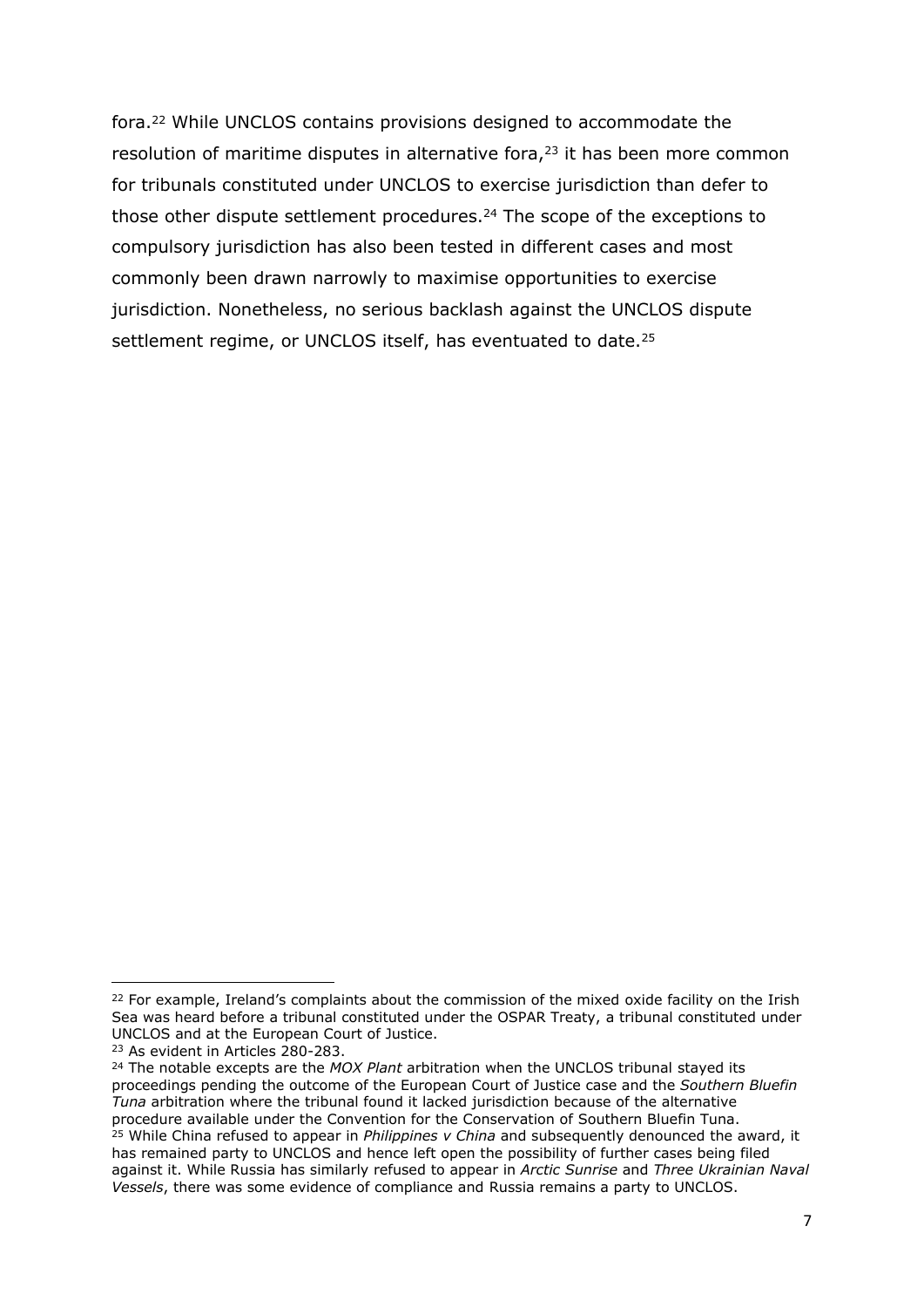#### **ANNEX**

# **Disputes heard under UNCLOS Part XV (excluding cases brought before the ICJ)**

### **Concluded disputes heard by Annex VII arbitration** (Permanent Court of Arbitration)

| Year | <b>Parties</b>                 | Case                                    | <b>Issue</b>                                               |
|------|--------------------------------|-----------------------------------------|------------------------------------------------------------|
| 2020 | Italy/India                    | Enrica Lexie                            | Flag state<br>jurisdiction                                 |
| 2019 | Malta/São Tomé and<br>Príncipe | The Duzgit Integrity                    | <b>Bunkering</b><br>(refueling at sea)                     |
| 2016 | Philippines/China              | South China Sea                         | Classification of<br>maritime features;<br>historic rights |
| 2015 | Mauritius/United<br>Kingdom    | Chagos Archipelago                      | Rights in the<br>Archipelago and its<br>waters             |
| 2014 | Netherlands/Russia             | <b>Arctic Sunrise</b>                   | Freedom of<br>navigation                                   |
| 2014 | Bangladesh / India             | <b>Bay of Bengal</b>                    | Maritime boundary                                          |
| 2014 | Denmark/European<br>Union      | Atlanto-Scandian<br>Herring             | <b>Fisheries</b>                                           |
| 2013 | Argentina/Ghana                | <b>ARA Libertad</b>                     | Immunity of<br>warships                                    |
| 2008 | Ireland/United<br>Kingdom      | <b>MOX Plant</b>                        | Marine<br>environmental<br>protection                      |
| 2007 | Guyana/Suriname                | Maritime Boundary<br>Delimitation       | Maritime boundary                                          |
| 2006 | Barbados/Trinidad &<br>Tobago  | EEZ/Continental Shelf<br>Delimitation   | Maritime boundary                                          |
| 2005 | Malaysia/Singapore             | Land<br>Reclamation/Straits of<br>Johor | Maritime boundary                                          |

## **Concluded disputes heard by the International Tribunal for the Law of the Sea**

| Year | <b>Parties</b>      | Case                                  | Issue           |
|------|---------------------|---------------------------------------|-----------------|
| 2019 | Switzerland/Nigeria | The M/T "San Padre Pio"   Provisional |                 |
|      |                     | Case                                  | <b>Measures</b> |
| 2019 | Ukraine/Russian     | Case concerning the                   | Provisional     |
|      | Federation          | detention of three                    | <b>Measures</b> |
|      |                     | Ukrainian naval vessels               |                 |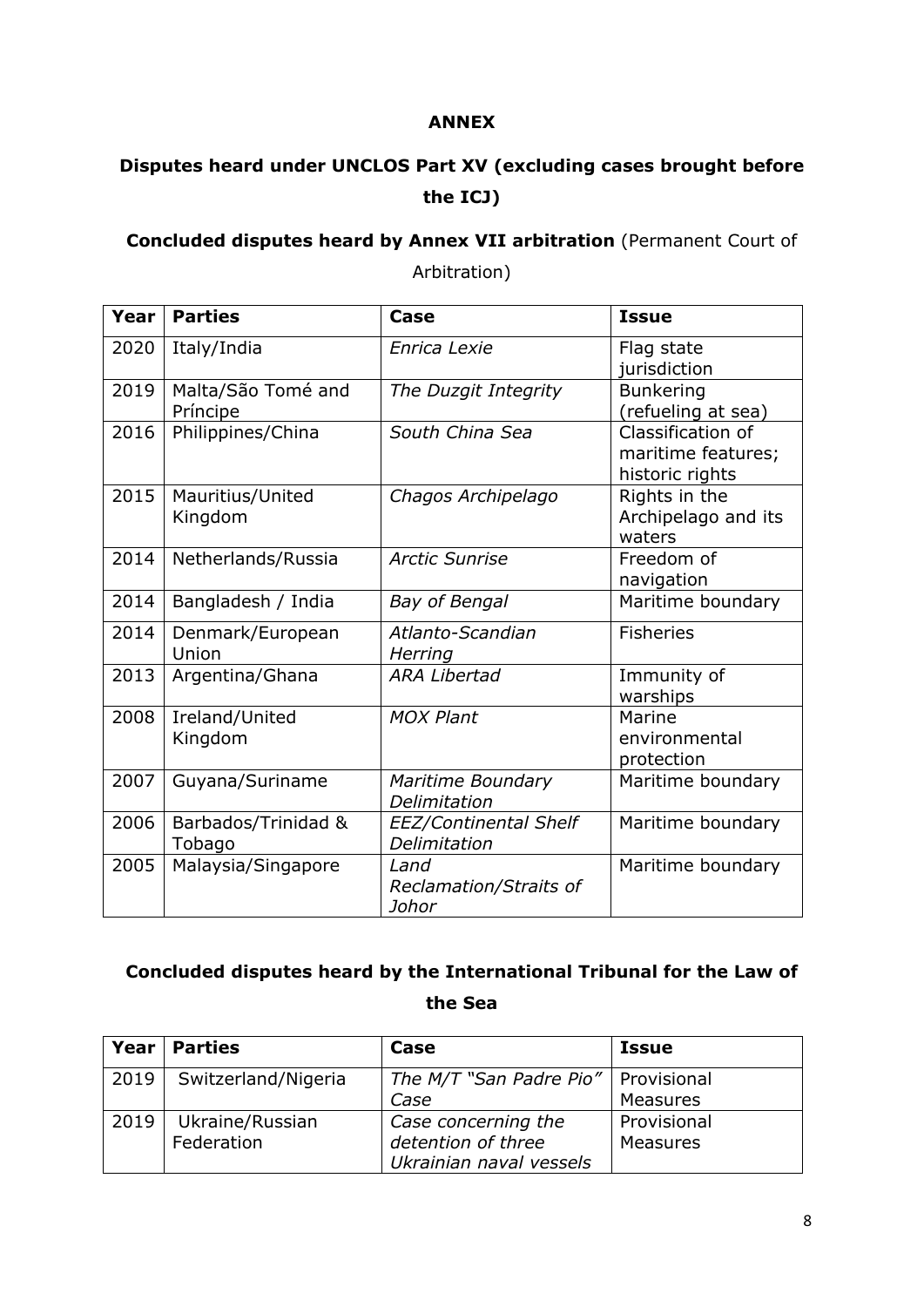| 2019 | Panama/Italy                                          | The M/V "Norstar" Case                                                                                                                      | <b>Bunkering</b><br>(refueling at sea) |
|------|-------------------------------------------------------|---------------------------------------------------------------------------------------------------------------------------------------------|----------------------------------------|
| 2017 | Ghana/Côte d'Ivoire                                   | Dispute concerning<br>delimitation of the<br>maritime boundary in<br>the Atlantic Ocean                                                     | Maritime boundary                      |
| 2015 | Italy/India                                           | Enrica Lexie                                                                                                                                | Provisional<br><b>Measures</b>         |
| 2015 | Sub-Regional Fisheries<br>Commission (SRFC)           | Request for an Advisory<br>Opinion submitted by<br>the SRFC                                                                                 | <b>Advisory Opinion</b>                |
| 2014 | Panama/Guinea-Bissau                                  | The M/V "Virginia G"<br>Case                                                                                                                | <b>Bunkering</b><br>(refueling at sea) |
| 2013 | Netherlands/Russia                                    | <b>Arctic Sunrise</b>                                                                                                                       | Provisional<br><b>Measures</b>         |
| 2013 | St. Vincent &<br>Grenadines/Spain                     | The M/V "Louisa" Case                                                                                                                       | Provisional<br><b>Measures</b>         |
| 2012 | Bangladesh/Myanmar                                    | Bay of Bengal                                                                                                                               | Maritime boundary                      |
| 2012 | Argentina/Ghana                                       | <b>ARA Libertad</b>                                                                                                                         | Provisional<br><b>Measures</b>         |
| 2011 | <b>International Seabed</b><br>Authority              | Responsibilities and<br><b>Obligations of States</b><br>Sponsoring Persons and<br>Entities with Respect to<br><b>Activities in the Area</b> | <b>Advisory Opinion</b>                |
| 2009 | Chile/European Union                                  | Conservation and<br>Sustainable Exploitation<br>of Swordfish                                                                                | <b>Fisheries</b>                       |
| 2007 | Japan/Russia                                          | The "Tomimaru" Case                                                                                                                         | Prompt Release                         |
| 2007 | Japan/Russia                                          | The "Hoshinmaru" Case                                                                                                                       | Prompt Release                         |
| 2004 | St. Vincent &<br>Grenadines/ Guinea-<br><b>Bissau</b> | The "Juno Trader" Case                                                                                                                      | Prompt Release                         |
| 2003 | Malaysia/Singapore                                    | Land<br>Reclamation/Straits of<br>Johor                                                                                                     | Provisional<br><b>Measures</b>         |
| 2002 | Russia/Australia                                      | The "Volga" Case                                                                                                                            | Prompt Release                         |
| 2001 | Ireland/United<br>Kingdom                             | The MOX Plant Case                                                                                                                          | Provisional<br><b>Measures</b>         |
| 2001 | Panama/Yemen                                          | The "Chaisiri Reefer 2"                                                                                                                     | Prompt Release                         |
| 2001 | Belize/France                                         | The "Grand Prince" Case                                                                                                                     | Prompt Release                         |
| 2000 | Seychelles/France                                     | The "Monte Confurco"<br>Case                                                                                                                | Prompt Release                         |
| 2000 | Panama/France                                         | The "Camouco" Case                                                                                                                          | Prompt Release                         |
| 1999 | New Zealand/Japan                                     | Southern Bluefin Tuna<br>Cases                                                                                                              | Provisional<br>Measures                |
| 1999 | Australia/Japan                                       | Southern Bluefin Tuna                                                                                                                       | Provisional                            |